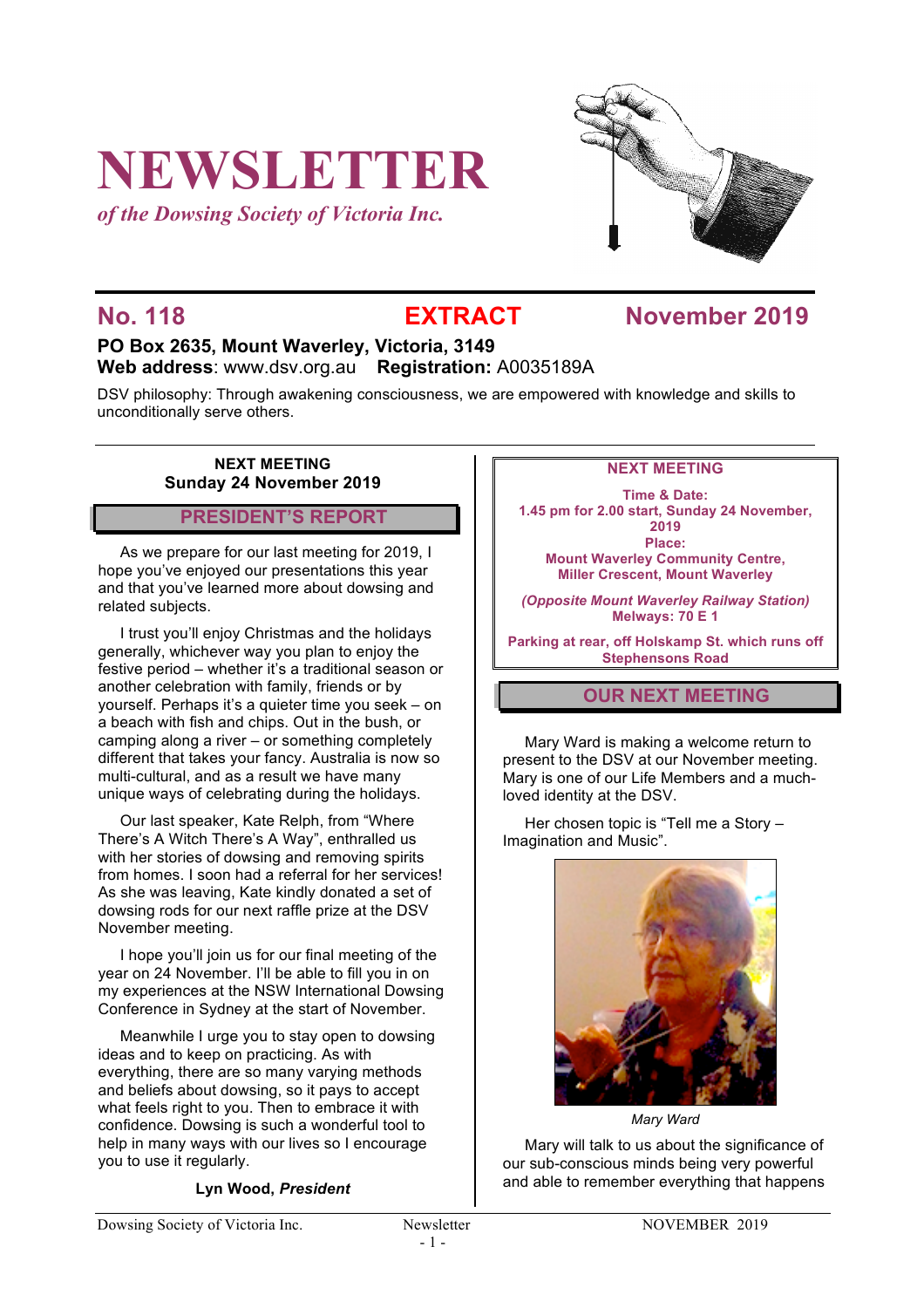to us. A key factor about the sub-conscious mind that is not always understood is that it has no power of discrimination and is unable to distinguish bad from good.

Mary's talk will be supported by recorded music to allow us to reach a quiet state to assist in bringing about different feelings. This will allow for the stimulation and understanding of any associated issues in our subconscious minds. The music will allow for gentle exploration to know whether we're holding onto old rubbish that's not serving us or good for us. We can dowse to clear anything that needs addressing and will all be able to relax and enjoy the music which Mary will provide.



## **Integrated** effective healing

• Dowsing • Tapping

• Hypnotherapy **Heather Wilks** heather@ohnaturale.com 0414836654

#### **OUR LAST MEETING**



Kate Relph presented at our October meeting and kept everyone very entertained.

She is the owner of "Where There's A Witch There's A Way", an interesting retail outlet in Ferntree Gully, near the Dandenong Ranges.

Kate is a dowser, a practicing witch, a psychic medium and an intuitive, offering Tarot Readings and more.

She demonstrated how she uses dowsing rods and crystal pendulums. She shared a great deal about the depth of her work and encouraged visitors to join in.

Kate's shop is located at 8/101 Station Street, Ferntree Gully in Victoria.

For more details about Kate's work and her shop, call 03 9752 3475 or visit: https://wheretheresawitchtheresaway.com.au

#### **COLOUR & LIGHT THERAPY**

*Thanks to Bev Ellison for providing this article, with details extracted from stated sources.*

Who is not interested in colours? I have always loved bright colours especially when I was young. So how is it as we get older we stop wearing brighter colours and end up wearing dull or dark colours? I have recently been reading different books about colour and the amazing benefits we can get from wearing it. Being on a farm I live in jeans and darks colours, especially throughout the colder months. I recently looked at my wardrobe and saw how dismal it is and decided I need to put more colour into my life. So this is something I will be working on in the next few months. I truly believe that people who do not have a lot of energy could do with help from colour therapy.



#### **DSV PURCHASES BY CREDIT, DEBIT OR TRANSFERS**

We regret to say that we're not able to offer purchases using the magical Square electronic payment service - from now until further notice.

Our Treasurer, Malcolm Davies, discovered that this option isn't easily available to Not For Profit organisations like the DSV for financial card transactions.

#### **DOWSING TIP**

*Thanks to DSV Committee Member, Bev Ellison.*

If the chain on your pendulum becomes knotted, dip it into cornflour and rub it in.

This makes it easier to untangle. I've used this several times and found it works!